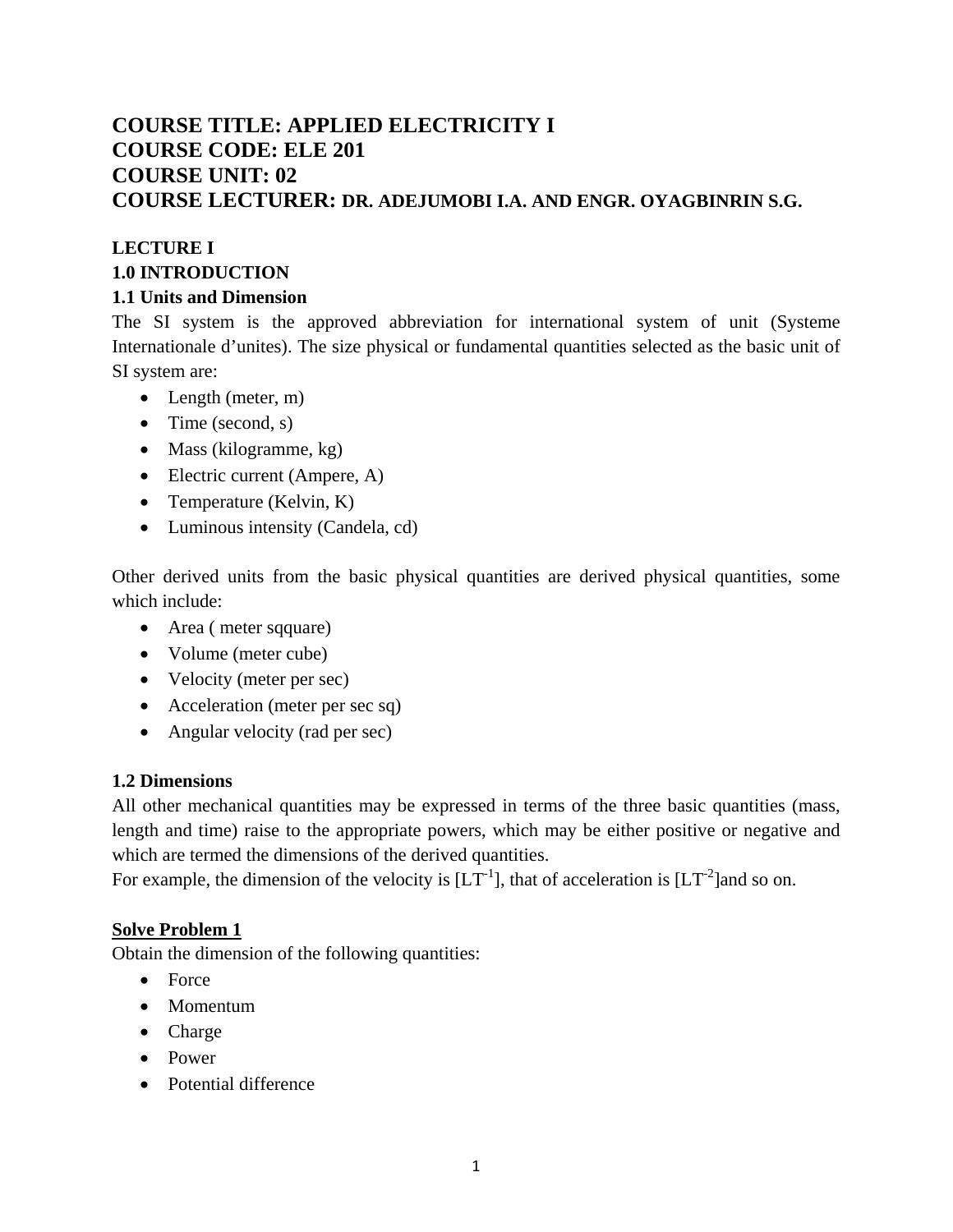- Resistance
- Magnetic flux density
- Permeability
- Electric flux density
- Inductance

#### **1.3 Electrical Quantities**

The basic electrical quantities include:

- Current
- Electric charge
- Potential difference

**Current:** The electric current is the flow of electrons. The intensity of constant current which when maintained in two parallel straight conductor of infinite length and negligible cross section placed one metre apart a vacuum produces between them a force  $2x10^{-7}N/m^2$ .

**Electric charge:** The unit of charge is the Coulomb. This is defined as the charge transferred by a current of one ampere in one second. It can also be defined as the flow of one Coulomb of charge through a cross section in one second i.e.  $i = \frac{dq}{dt}$ 

**Potential difference:** The unit of p.d is the volt, which is defined in terms of energy. The volt is that electric p.d existing between two points if a charge of one Coulomb receives or delivers one joule in moving between them.

#### **LECTURE II**

#### **2.0 CIRCUIT ELEMENTS AND SOURCES**

**2.1 Linear Circuit:** The figure 2.1 below shows a general electric network, circuit or system having two terminals A and B.



Figure 2.1

Suppose a battery is connected between A and B and the current flowing into the network at A is measured. If the battery voltage is varied, the current will also vary. If the resulting voltage/current characteristic is a straight line as shown in figure 2.2, the circuit is said to be linear.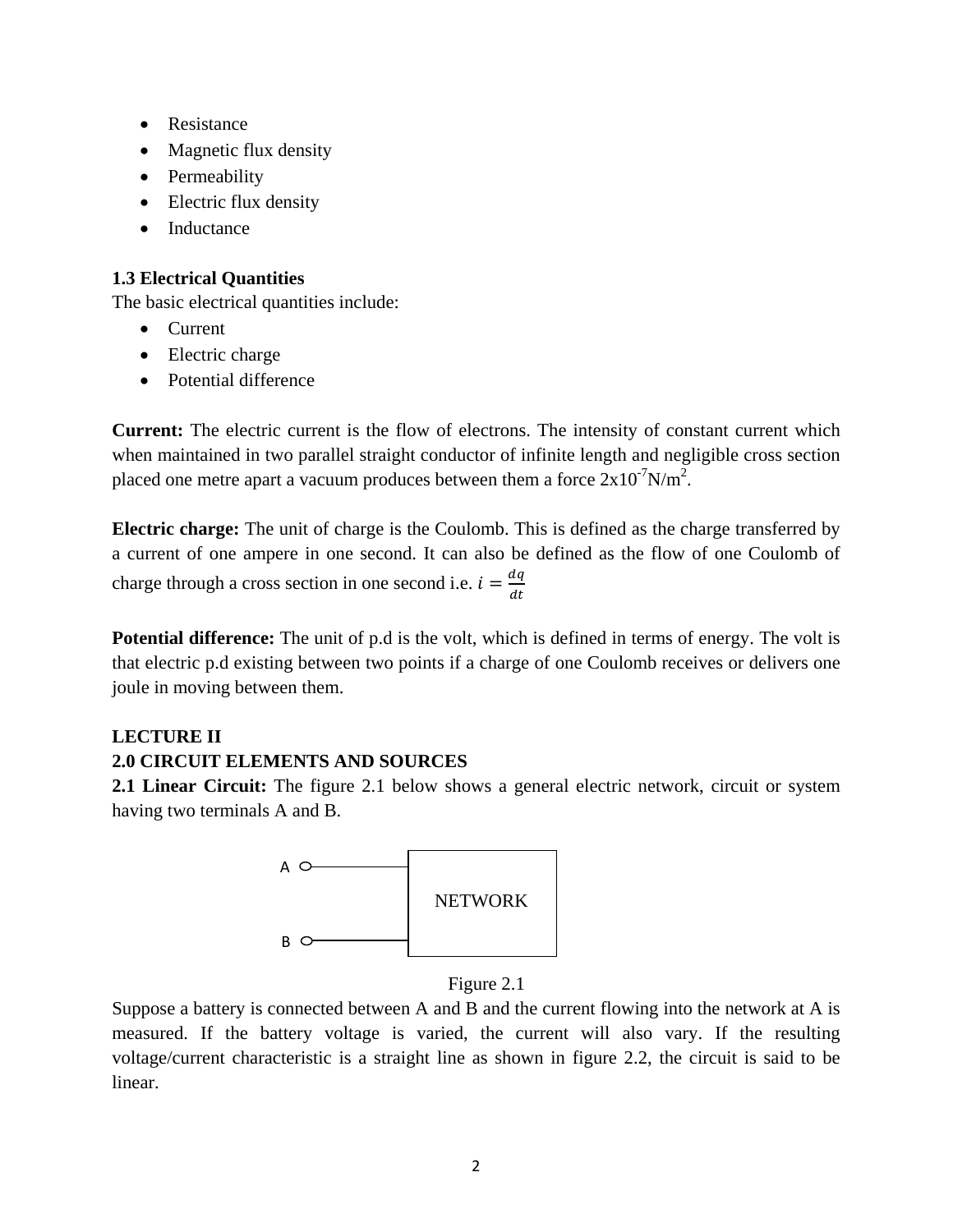

Figure 2.2

The linear circuit also obeys the principle of superposition.

#### **2.2 Sign Convention**

- The battery is represented by means of arrow with the arrow head pointing towards the positive terminal of the battery.
- The current flows from the positive terminal of the battery, the arrow head indicating the direction of flow.

#### **2.3 Circuit Elements**

The circuit elements include:

- The resistor
- The capacitor
- The inductor

### **2.4 Sources and their properties**

The sources (generators) of energy to an electrical network include:

- The voltage source (independent or dependent)
- The current source (independent or dependent)

The ideal voltage source has zero source resistance

### **2.5 Sources Conversion**

The conversion between voltage and current sources

#### **Solve Problem 2**

A current I=10Cos100 $\pi$ t mA is passed through a 10H inductor, obtain an expression for the voltage across the terminals of the inductor. Sketch the voltage and current waveforms and comment on their relationship.

### **LECTURE III 3.0 SOME CIRCUIT THEOREMS AND THEIR APPLICATIONS TO DC CIRCUITS**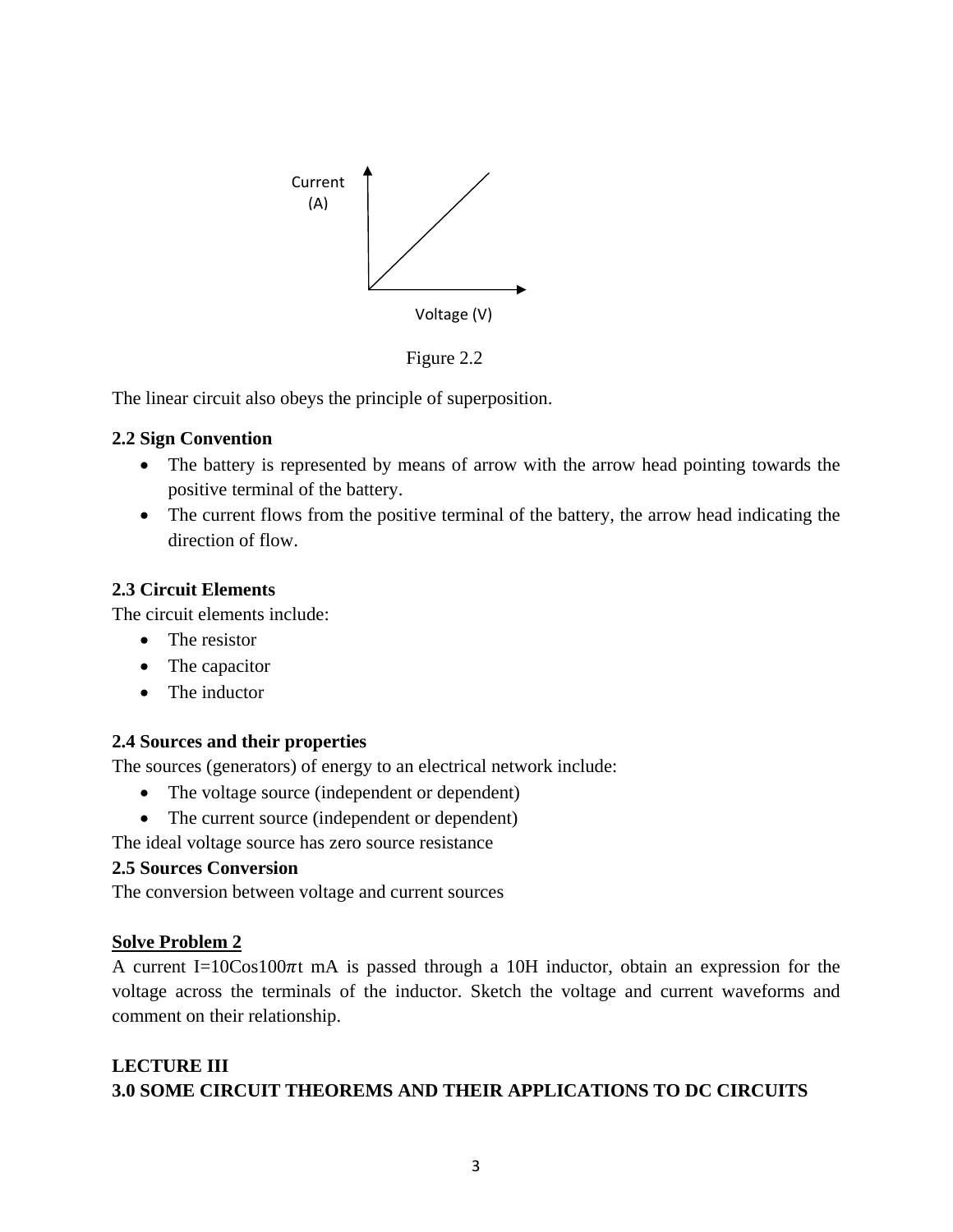**3.1 Ohm's law:** the voltage across a linear resistor is proportional to the current flowing through it.

**3.2 Kirchoff's Current Law (KCL):** The algebraic sum of the current entering a junction in an electrical circuit is zero.

**3.3Kirchoff's Voltage Law (KVL):**In any closed loop of an electric circuit, the algebraic sum of all the voltages in that loop is zero

### **LECTURE IV**

### **4.0 ANALYSIS OF A SIMPLE CIRCUIT**

In this section, the following basic principles shall be studied. These principles include:

- Kirchoff's Current Law (KCL)
- Kirchoff's Voltage Law (KVL)
- Thevenin's theorem
- Norton's theorem
- Star-Delta transformation
- Methods Network Analysis which includes:
- $\triangleright$  Branch Current Analysis
- $\triangleright$  Loop or Mesh Analysis
- $\triangleright$  Nodal Analysis

#### **SECTION: B**

This section is divided into four (4) lectures

### **Lecture 1:**

### ELEMENTARY DISCUSSION OF SEMICONDUCTORS: PN JUNCTION DIODE, NPN AND PNP TRANSISTOR

#### **1.1 Introduction: Review of Solid State Electronics**

- Solid state electronics are those circuits or devices built entirely from solid materials
- Building materials are from crystalline semi-conductors
- Common solid state devices include transistors, microprocessor chips, etc.

#### **1.2 Semiconductors**

- Their specific electrical conductivity are somewhere between that of good conductors and good insulators
- Common semiconductors materials are silicon (Si), Germanium (Ge) (Group iv element)
- Silicon is considered for this lectures
- **1.2.1** Doping: Addition of impurities to a semiconductor material to increase conductivity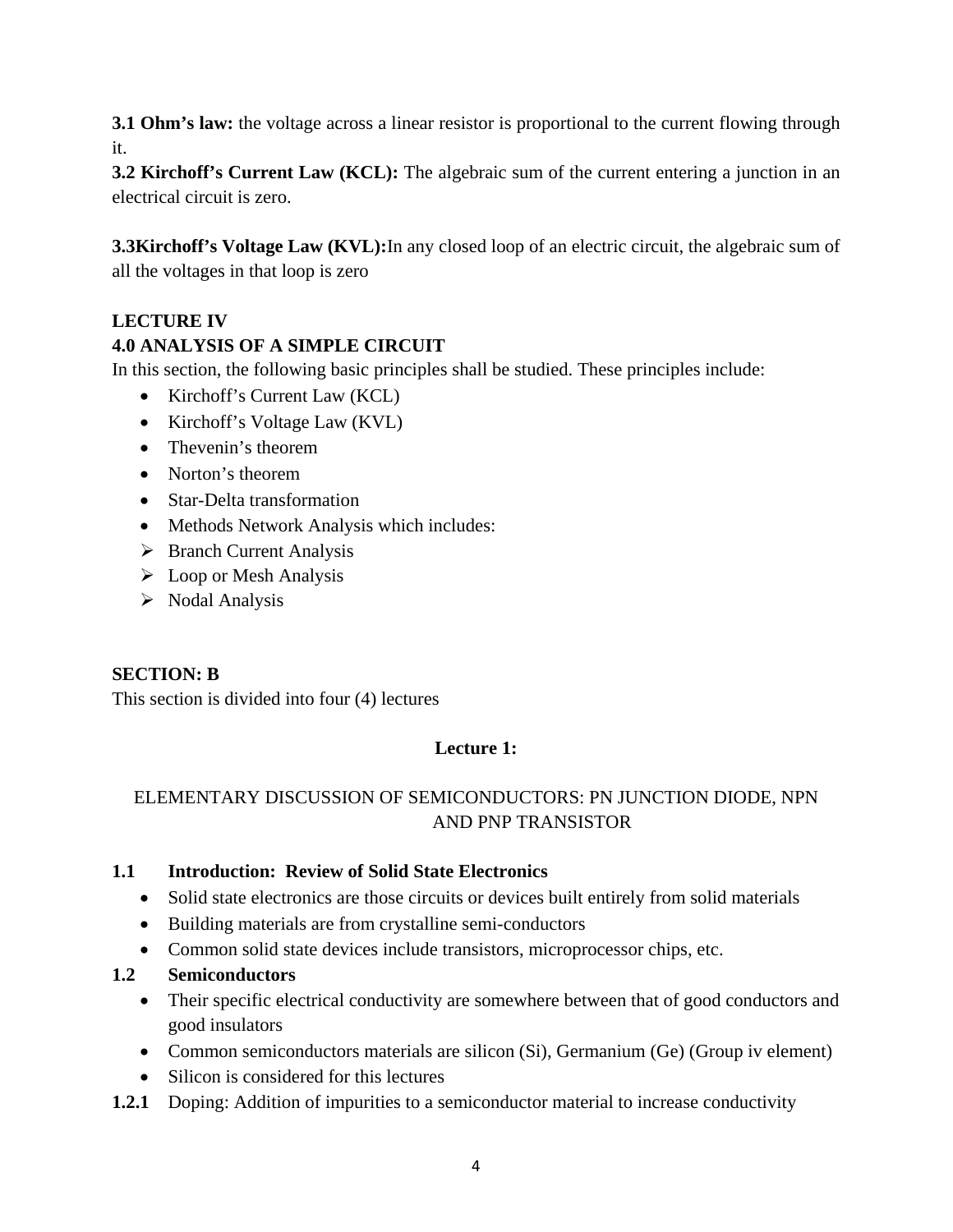- **1.2.2** N**-**type semiconductors:
	- Addition of pentavalent atom (e.g antimony) to siliconand
	- Characteristics of N-type semiconductors
- **1.2.3** P-type semiconductors:
	- Addition of trivalent atom (e.g Boron) to silicon and
	- Characteristics of P-type semiconductors

#### **1.3 PN-Junction**

- Doping of silicon in such a way that half is N-type and other half is P-type
- Discussion on potential distribution
- **1.3.1** PN-Junction Diode
	- Introduction
	- PN-junction diode allow current to flow in one direction. Why?
	- Circuit symbol
	- Schematic representation of PN-junction diode
	- PN-junction under forward and reversed biases
	- Schematic diagram of PN-junction under forward & reversed bias
	- The energy diagram
	- Graphical representation of diode currents and voltage characteristics
	- Mathematical expression of leakage current
	- Application of PN-junction diode

### **1.4 Bipolar Junction Transistor**

- Introduction
- Transistor structure
- Schematic representation
- Formation of depletion regions
- Biasing transistor
- Application of BJ Transistor: Amplification, Switching
- **1.4.1** PNP Transistor
	- Biasing arrangement and energy diagram
	- Circuit configuration
	- Common base, common emitter, and common collection, configuration
- **1.4.2** Worked examples and Tutorial Questions

### **Lecture II**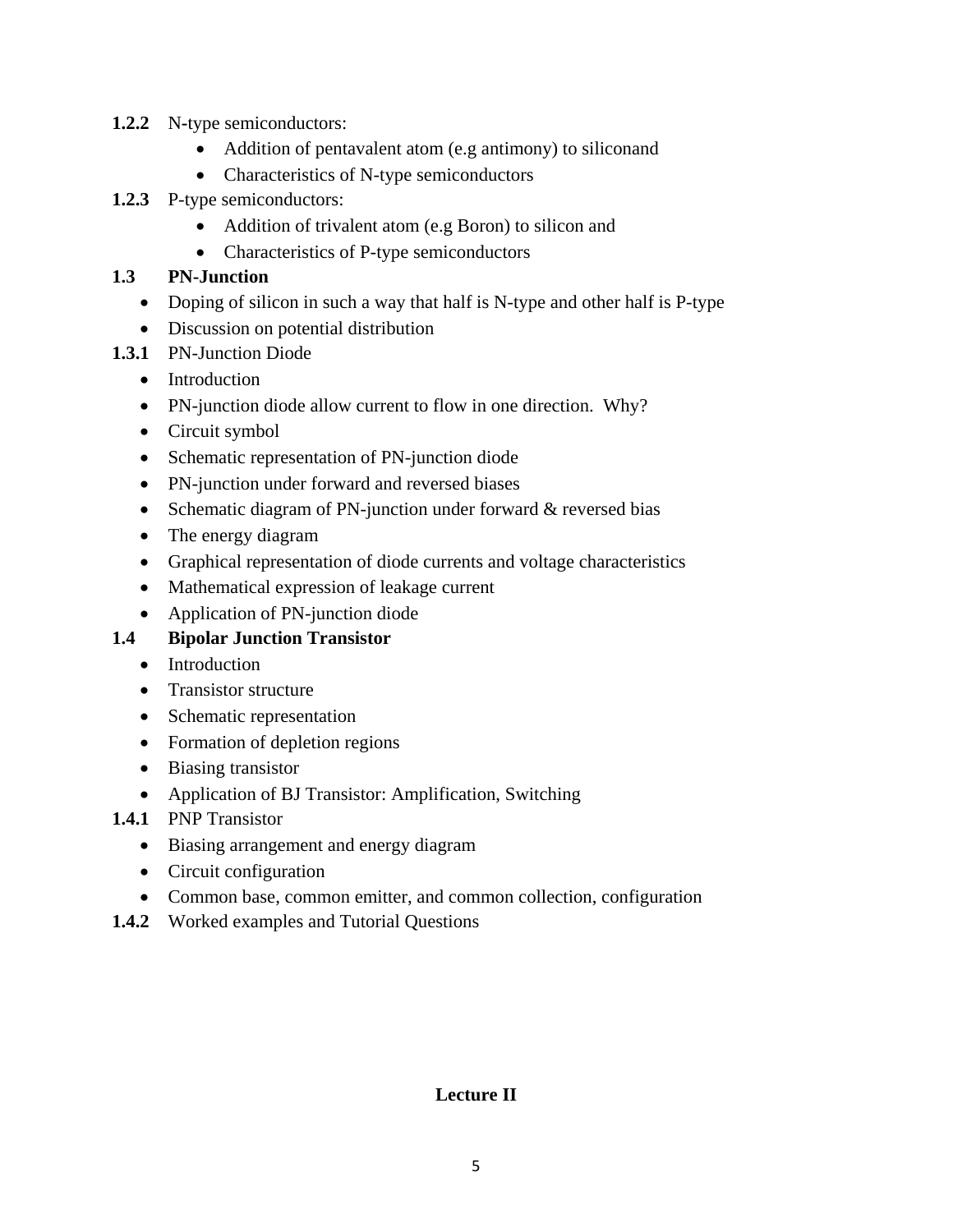#### **RECTIFIERS**

#### **2.1 Brief introduction to rectifiers**

#### **2.2 Half-wave rectification**

- Brief discussion on half-wave rectification
- Circuit diagram and wave form representation
- Mathematical expression for mean value of current( $I_d$ c) rms value of current (Irms), mean value of load voltage  $(v_d c)$ , rms value of the load voltage (Vrms)
- Efficiency of the rectifiers circuit
- **2.3 Full wave rectification (**as above)

### **2.4 Bridge rectifier network**

- Current diagram and wave form representation
- Discussion on operation details
- Efficiency of bridge rectification circuit
- Examples

### **2.5 Smoothing**

- Discussion on smoothing circuits
- Other smoothing circuits

Tutorials Questions

### **Lecture III: Illumination**

- **3.1 Introduction**
- **3.2 Definition of terms**
- **3.3 Laws of Illumination**
	- First Law: Illumination E is directly proportional to the luminous intensity (I) of the source i.e  $E \propto I$
	- Inverse Square Law: The illumination of a surface inversely proportional to the square of the distance of the surface from the source

$$
E \propto \frac{1}{r^2}
$$

$$
E = \frac{I}{r^2}
$$

• Lambert's cosine law of Illumination: Illumination E, is directly proportional to the

cosine of the angle made by normal to the

illuminated surface with direction of the incident flux

Mathematical expression of Lambert's cosine law

### **3.4 Electric Lamps**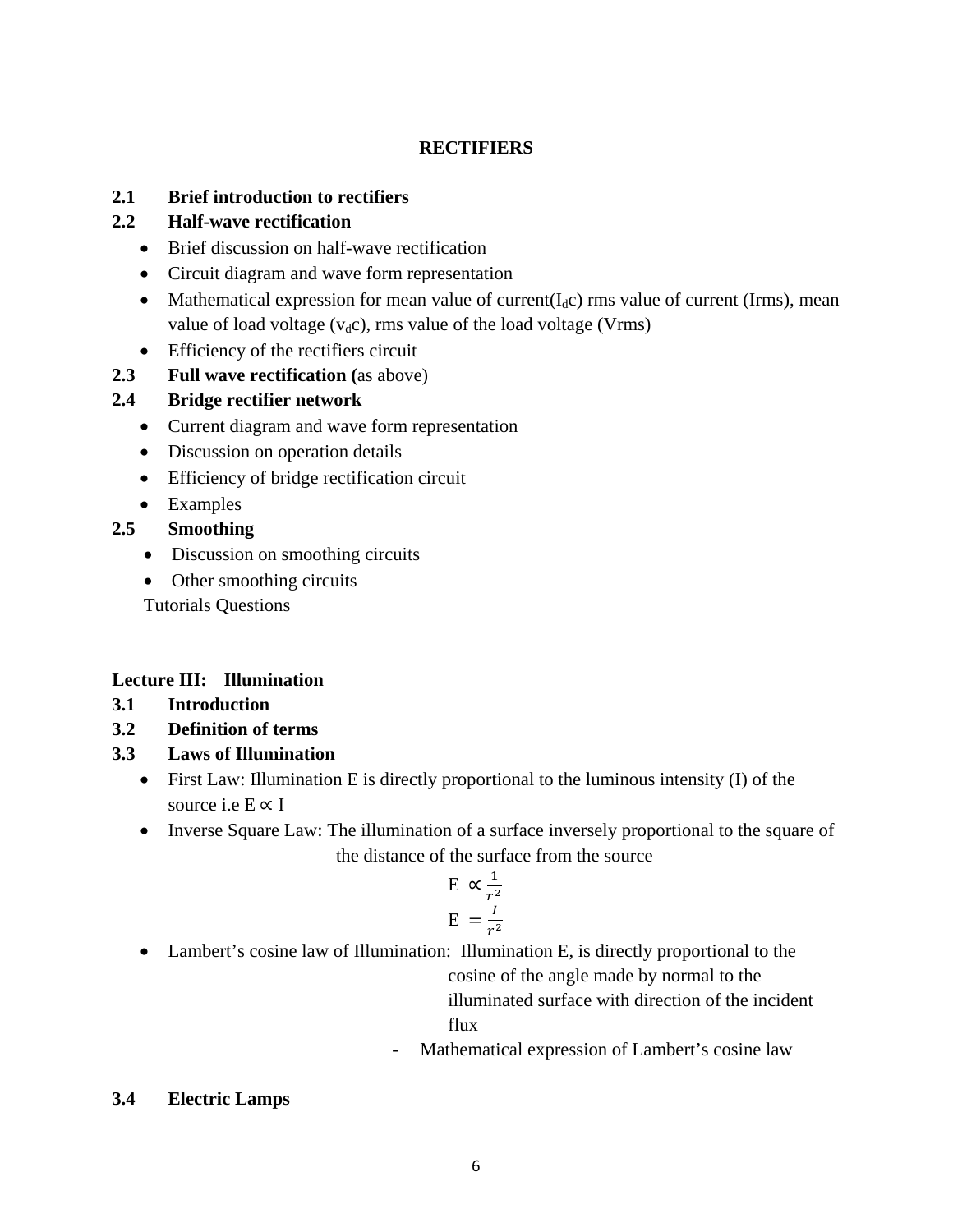- The most important electric light sources are
	- (i) the incandescent lamp
	- (ii) the fluorescent lamp
	- (iii) the High-intensity Discharge (HD) lamps

### **3.5 Illumination required for different purposes**

Various tasks require different levels of illumination depending on

- (i) size of detail that must be seen
- (ii) degree of contrast of the object
- (iii) for how long the job lasts

#### **Examples**

A 0.4m diameter diffusing sphere of opal glass (20% absorption) encloses an incandescent lamp with a luminous flux of 4850lumens. Calculate the average luminance of the sphere.

### **Solution**

Since absorption is 20%, flux emitted by the globe

80% of 4850 = 3880 lumens  
\nSurface area of the globe  
\n
$$
= 4 \pi r^2 = \pi d^2
$$
 (m<sup>2</sup>)  
\nLuminance 
$$
= \frac{flux emitted}{surface area}
$$
\n
$$
= \frac{3880}{\pi \times 0.4^2}
$$
\n
$$
= \frac{7720 \text{lm/m}^2}{}
$$

### **Lecture IV**

### **INTRODUCTION TO ELECTROSTATIC AND CAPACITANCE**

#### **4.1 Static Electricity**

Electrostatic is the branch of science which deals with the phenomena associated with electricity at rest.

The total deficiency or excess of electrons in a body is known as its charge.

### **4.1.1 Absolute and Relative permittivity of a medium**

A certain property of the medium called its permittivity plays an important role while discussing electrostatic phenomenon. Every medium is supposes to posses two permittivities:

- (i) Absolute permittivity ( $\varepsilon$ )
- (ii) Relative permittivity  $(\epsilon r)$

 $\epsilon = \epsilon_0 \epsilon_r$  F/m

#### **4.1.2 Laws of Electrostatics**